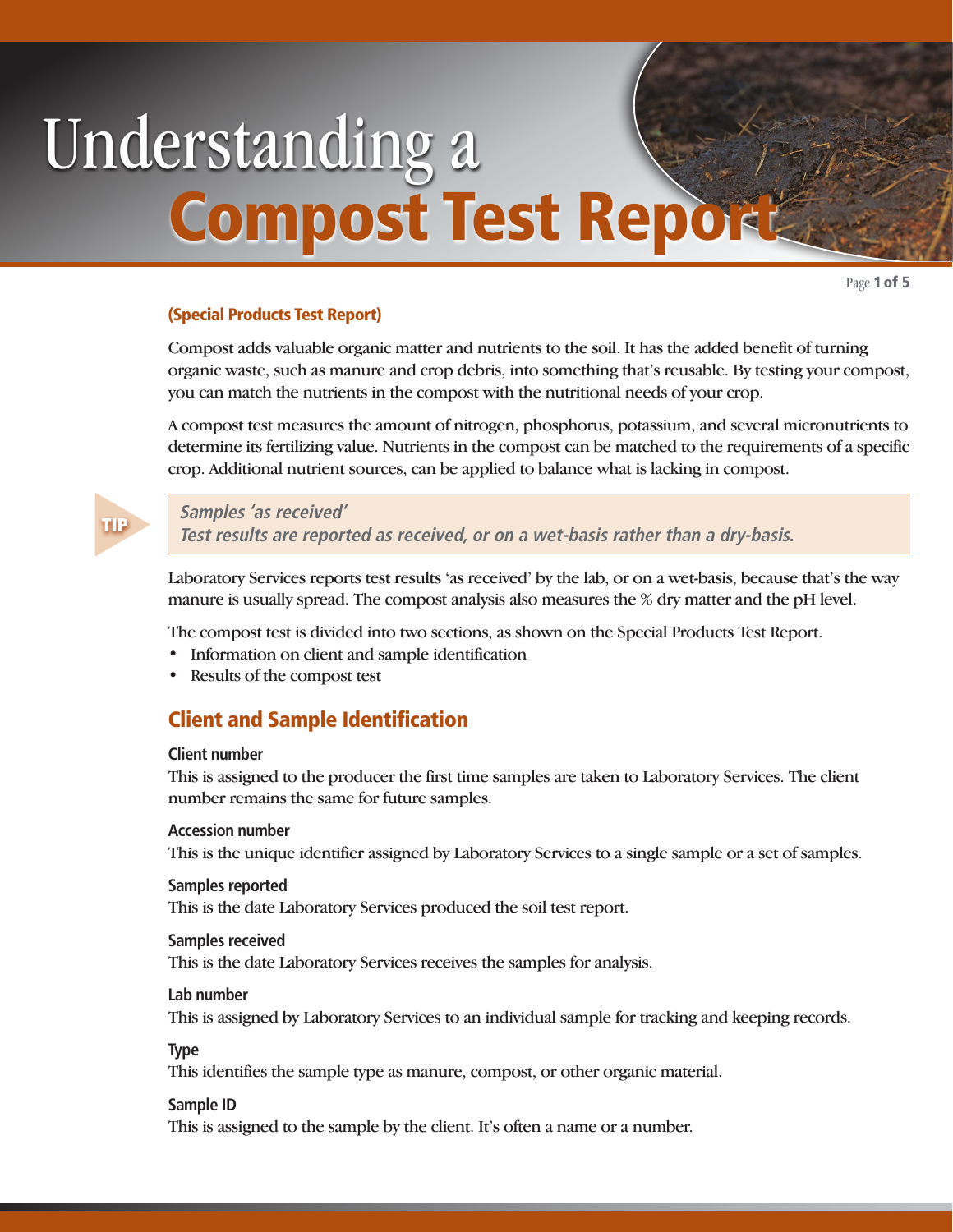# Compost Test Results

# **DM – dry matter (%)**

Dry matter (DM) is the dry weight of the compost after the water has been removed. Laboratory Services reports it as the percentage of solids in the compost. Ideally the DM content should start at 40–50 per cent and finish at about 70 per cent.

# **pH**

The pH of compost varies, depending on the feedstock used.

- The pH scales ranges from 0 to 14, where 7 is neutral, below 7 is acidic, and above 7 is alkaline or basic.
- Each whole unit (1.0) is a ten-fold difference in the level of acidity. For example, pH 5.5 is ten times more acidic than pH 6.5.

#### **N – nitrogen (%)**

Nitrogen is reported as total nitrogen. This includes both the immediately available inorganic Ammonium–N (NH4+ ) and the slowly released organic nitrogen (NO3-N).

#### **Nitrogen facts**

- The amount of each type of nitrogen can be very different, depending on what organic materials were used to make the compost.
- The amount of nitrogen can vary depending on whether the compost is mature or immature. A mature compost has finished its decaying process, and an immature compost is still decaying.
- A well-cured compost can release up to 15–20 per cent of organic nitrogen each year. Composts can actually make nitrogen less available for plant growth by tying up nitrogen.

#### **Phosphorus (%)**

Phosphorus is reported as total phosphorus, which includes forms that are available and unavailable to plants.

To convert phosphorus to its oxide available form of phosphate (P<sub>2</sub>O<sub>5</sub>), multiply by 2.29 to **get the total P<sup>2</sup> O5 %. The compost report also provides this information.**

#### **Phosphorus facts**

- Phosphorus is important for seed germination and root development. Fields with low phosphorus levels may not have well-developed root systems, leading to heavily-stressed plants during droughts. These fields will require re-seeding more often.
- It's important for vegetable, fruit, and grain maturity and quality.
- It improves nitrogen absorption by the crop.
- Research shows that it takes 3.5 kg of phosphorus, added through nutrients or removed during harvest, to change the level in a soil test by 1.0 kg/ha.

# $P_2O_5 - (%)$

Phosphorus has to be converted to phosphate  $(P_2O_5)$  to determine the phosphorus available to the plant. Commercial fertilizers report the phosphorus amount in its oxide form, phosphate  $(P_2O_5)$ .



**Multiply P<sup>2</sup> O5 % by 10 to convert to per tonne of compost (kg/tonne).**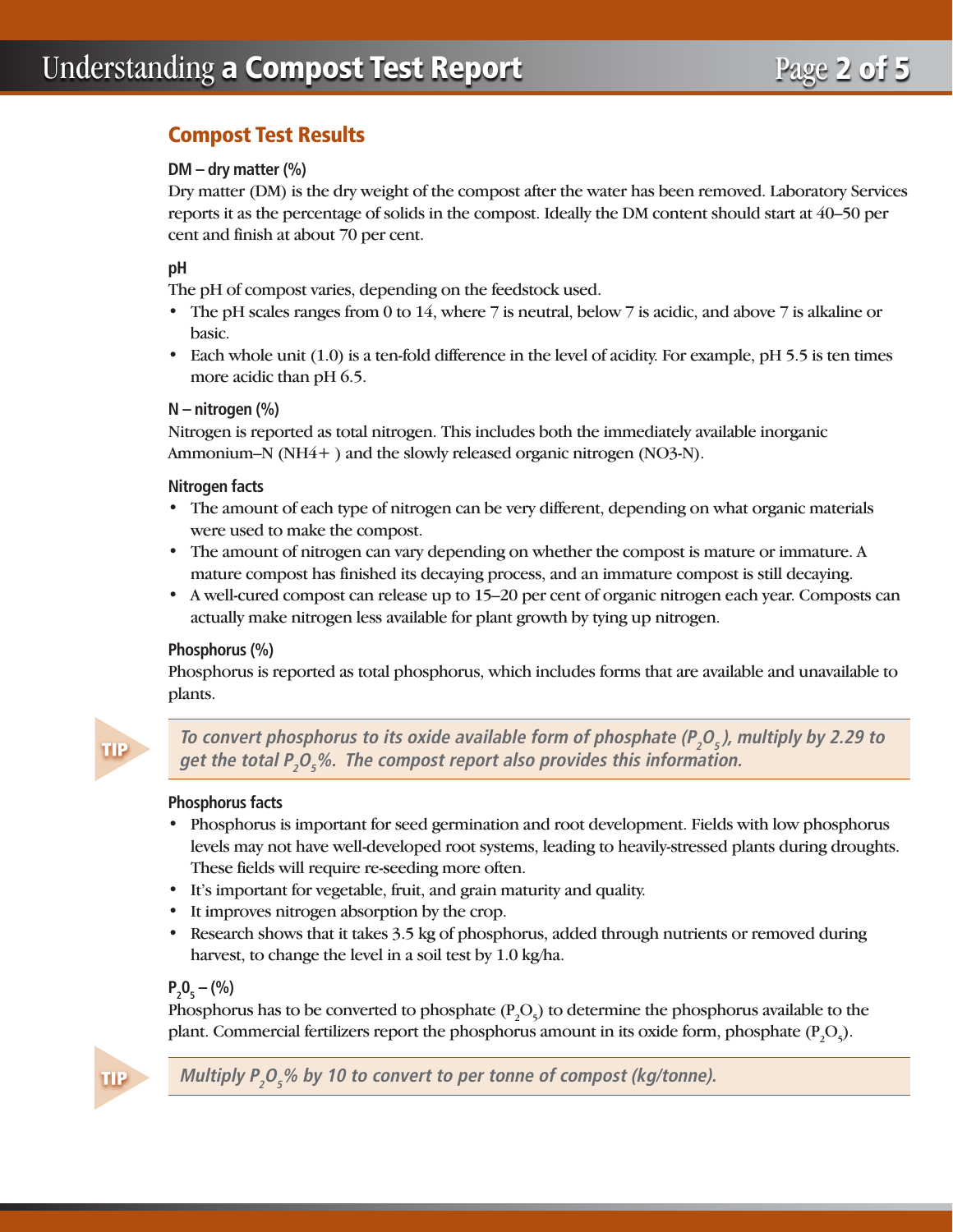# **K – potassium** (%)

Potassium is reported as total potassium, which includes forms that are available and unavailable to plants.

To convert potassium (K<sub>2</sub>O), multiply potassium % by 1.2 to get the total K<sub>2</sub>O<sub>5</sub>%. **The manure report also provides this number.**

# **Potassium facts**

- Potassium is important for legumes. Nodules on legume roots are filled with bacteria that fix, or convert, nitrogen into a form that's usable by the plant. When legumes are grown on low-potassium soils, the bacteria can't fix as much nitrogen for the plant.
- Potassium is important for disease resistance and affects the taste and color of fruit and vegetables.
- Research shows that it takes 4.0 kg of phosphorus, added through nutrients or removed during harvest, to change the soil test level by 1.0 kg/ha.
- Levels of potassium in soil can decrease much more quickly than levels of phosphorus because crops remove significantly more potassium during harvest.

# **K**<sub>2</sub>O (%)

Potassium has to be converted to potassium oxide  $(K_2O)$  to determine the potassium available to the plant. Commercial fertilizers report the potassium amount in its oxide form,  $K_2O$ .



Multiply K<sub>2</sub>O% by 10 to convert to K<sub>2</sub>O<sub>5</sub> per tonne of compost (kg/tonne).

# **Ca – calcium (%)**

Calcium is reported as the percentage by weight of calcium found in the compost.



**Calculating calcium (Ca) by weight in compost**

– Multiply the Ca (%) by 10 to determine total amount in kilograms per tonne (t) of compost. **Ca (%) = total Ca (kg/t)**

# **Calcium facts**

- Calcium is important for cell nutrition.
- It helps plants respond better to environmental and disease stresses.
- It improves uptake and use of other nutrients within the plant.

#### **Mg – magnesium (%)**

Laboratory Services reports magnesium as the percentage by weight of magnesium in the manure. Soils in Nova Scotia typically have medium to high levels of magnesium.

TIP

**Calculating magnesium (Mg) and socium (Na) by weight in compost** Multiply the Mg or Na(%) by 10 to determine total amount in kilograms per tonne (t) of compost. **Mg (%) x 10 = total Mg (kg/t) Na (%) x 10 = total Na (kg/t)**

# **Magnesium facts**

- Magnesium is important for plant photosynthesis.
- It helps legume nodules fix nitrogen.
- It helps move phosphorus within the plant.
- It helps prevent livestock disorders such as grass tetany and milk fever in cattle.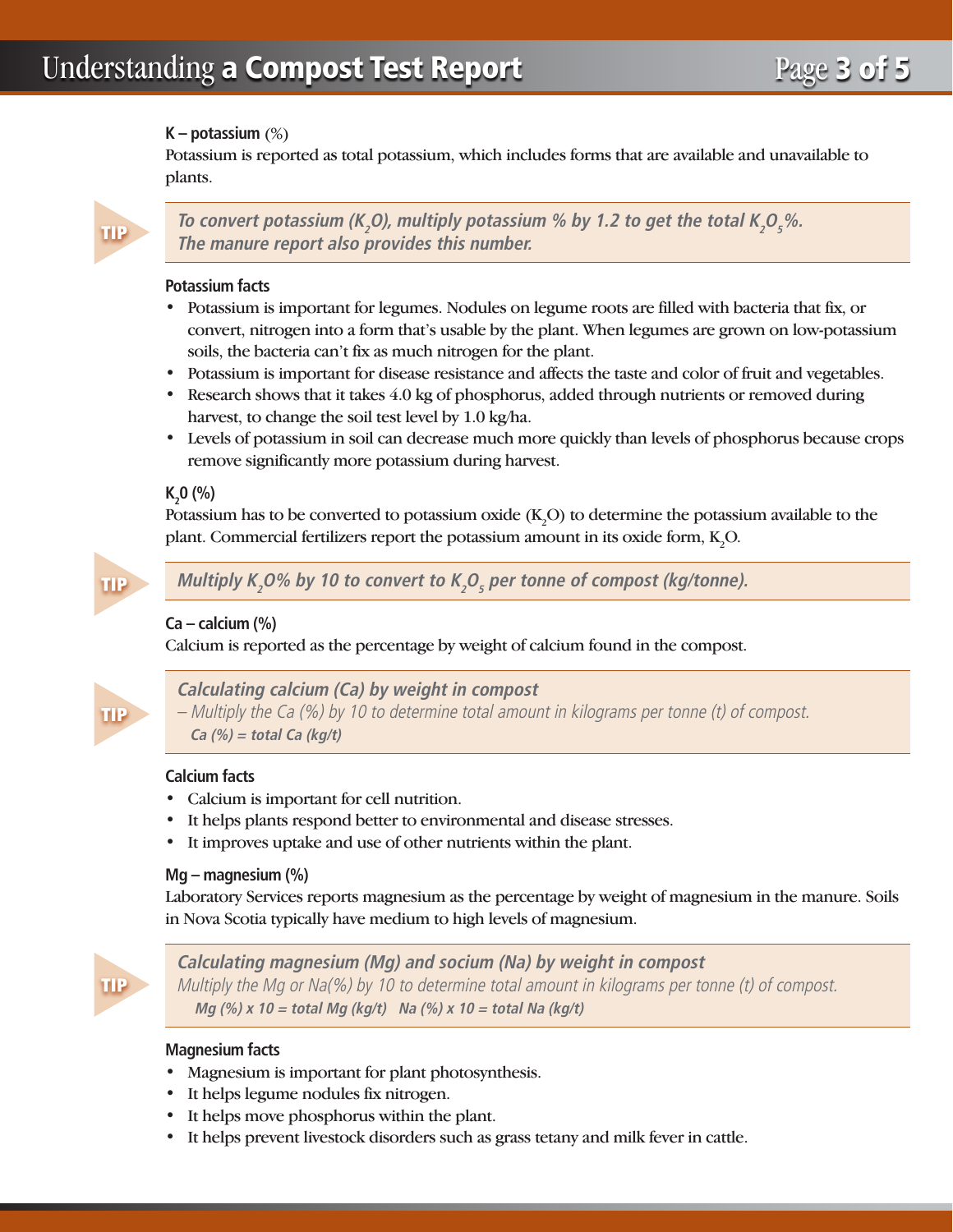# **Na – sodium (%)**

Laboratory Services reports sodium as its percentage by weight found in the compost. Sodium isn't an important plant nutrient but can cause harm at high levels.

# **Fe – iron (ppm)**

This is the level of available iron found in the compost. Laboratory Services reports it in parts per million (ppm), which is equal to one gram per tonne  $(g/t)$ .

# **Iron facts**

- Iron is important for crops that prefer acid soils such as blueberries, strawberries, grain, soybeans, and cole crops such as cabbage and broccoli.
- It's an important part of nitrogen-fixing in legume crops.

# **Mn – manganese (ppm)**

This is the level of available manganese found in the compost. Laboratory Services reports it in parts per million (ppm), which is equal to one gram per tonne  $(g/t)$ .

# **Manganese facts**

- Manganese increases seed germination rates and reduces time to harvest because it increases phosphorus and calcium availability to the crop.
- A manganese deficiency can be a problem for soybeans if the field has a high pH, heavy clays in the soil, and low soil Mn levels.
- Crops that have a high response to manganese are beans, cereals, soybeans, and vegetables.

# **Cu – copper (ppm)**

This is the level of available copper found in the compost. Laboratory Services reports it in parts per million (ppm), which is equal to one gram per tonne  $(g/t)$ .

Copper is an important nutrient for all animals except sheep, where it is toxic even at low levels.

# **Copper facts**

- High pH levels and high levels of phosphorus, zinc, and iron will decrease copper uptake in plants.
- Crops that respond highly to copper are alfalfa, grain, lettuce, onions, beets, spinach, blueberries, watermelons, and tomatoes.
- Some animal manures have high levels of copper from copper foot baths.
- Toxic affects from applying too much copper can last for years.

# **Zn – zinc (ppm)**

This is the level of available zinc found in the compost. Laboratory Services reports it in parts per million (ppm), which is equal to one gram per tonne (g/t).

Zinc is important for root development. It can be tied up and unavailable to the crop when soil levels of phosphorus are over 1000 kg/ha.

# **Zinc fact**

- Zinc affects the rate of maturation of both seed and stalks.
- Crops that respond highly to zinc are corn, beans, onions, and spinach.

# **B – boron (ppm)**

This is the level of available boron found in the compost. Laboratory Services reports it in parts per million (ppm), which is equal to one gram per tonne  $(g/t)$ .